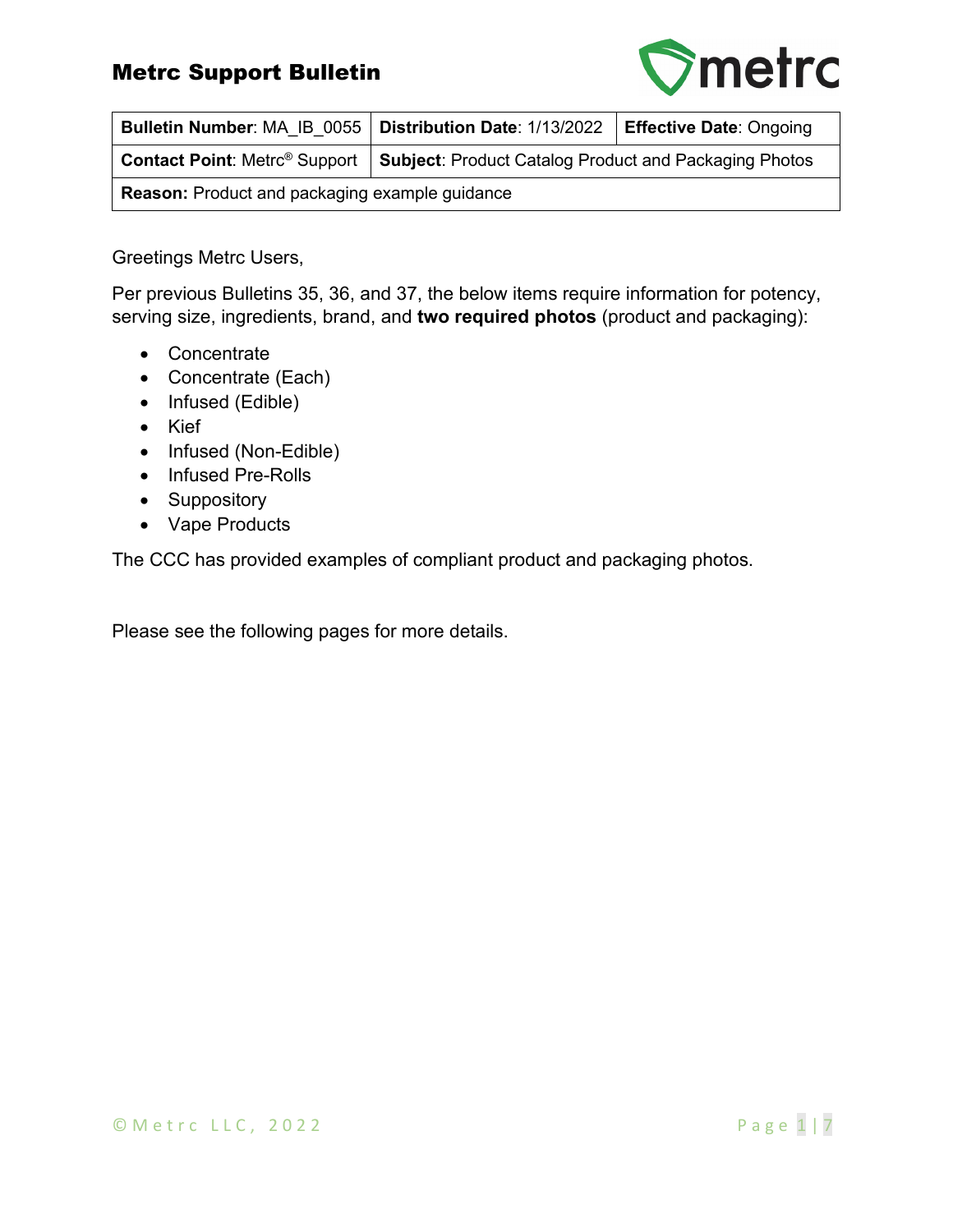

# **Item Category Requirements**

All items listed above require the following information in accordance with 500.130(6) and 501.130(6):

- Potency Entered as the total amount in each unit of the item. (An estimate can be used for products that have not been tested yet. When the testing is complete, Potency must be edited to reflect actual results.)
	- o Unit CBD Content
	- o Unit THC Content
- Serving Size Includes a description of what constitutes a serving size for a product that is not already a single serving (e.g., a single-serving is a 1" x 1" square)
- Ingredients
- Description Including but not limited to applicable brand, strain, product type, flavor, and any additional information to be determined by the CCC
- **Two photos**
	- o Finished Marijuana Product outside of, but next to, its packaging
	- o Marijuana Product inside its packaging
- Please note the Label Photo remains optional.

When a new item is created, the above information must be entered. This process is demonstrated in **Figure 1** below.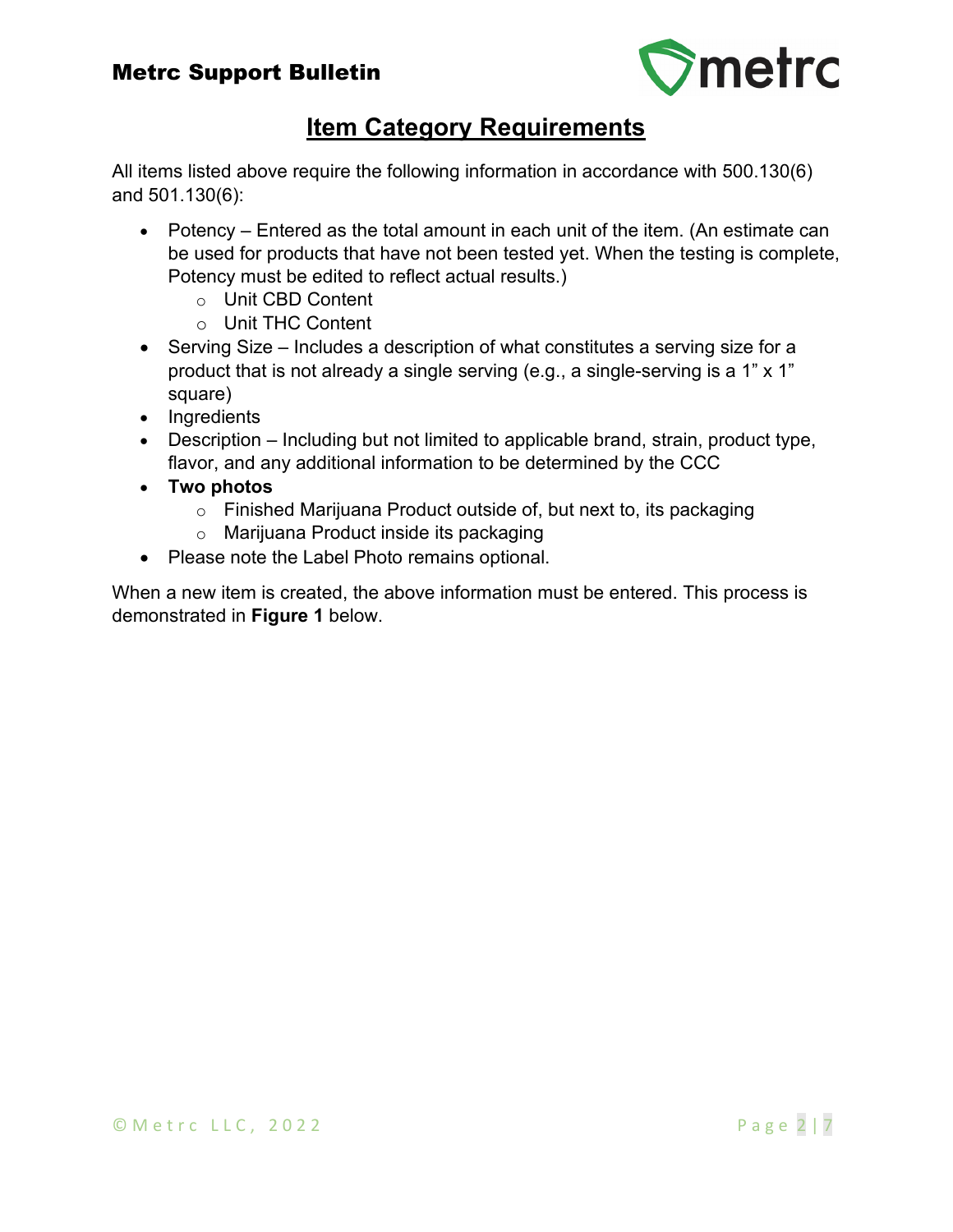



| <b>Add Items</b>                                      |                                                                                                                                                                                                                                                                                                                                                                                                                                         |                                         |                            |                                                                           |                       | ×        |
|-------------------------------------------------------|-----------------------------------------------------------------------------------------------------------------------------------------------------------------------------------------------------------------------------------------------------------------------------------------------------------------------------------------------------------------------------------------------------------------------------------------|-----------------------------------------|----------------------------|---------------------------------------------------------------------------|-----------------------|----------|
| Item $# 1$                                            |                                                                                                                                                                                                                                                                                                                                                                                                                                         |                                         |                            |                                                                           |                       | (clear)  |
| Name                                                  | Wonder Chocolate Bar 80 mg                                                                                                                                                                                                                                                                                                                                                                                                              |                                         | Unit of Measure            | Each                                                                      |                       |          |
| Category                                              | Infused (edible)                                                                                                                                                                                                                                                                                                                                                                                                                        | v                                       | U. CBD<br>Content          | 10                                                                        | Milligrams            |          |
|                                                       |                                                                                                                                                                                                                                                                                                                                                                                                                                         |                                         | U. THC Content             | 80                                                                        | Milligrams            |          |
|                                                       |                                                                                                                                                                                                                                                                                                                                                                                                                                         |                                         | Serving Size<br>1 square   |                                                                           |                       |          |
| Ingredients<br>Cocoa, milk, THC distillate, and sugar |                                                                                                                                                                                                                                                                                                                                                                                                                                         |                                         |                            |                                                                           |                       |          |
| Description                                           |                                                                                                                                                                                                                                                                                                                                                                                                                                         |                                         |                            | Brand: Wonder Bar<br>Brown Chocolate bar sectioned into 10<br>G<br>pieces |                       |          |
| Product Photo                                         |                                                                                                                                                                                                                                                                                                                                                                                                                                         |                                         |                            | $\nu$ Done<br>Select files                                                |                       |          |
|                                                       |                                                                                                                                                                                                                                                                                                                                                                                                                                         | chocolate bar product<br>×<br>350.44 KB |                            |                                                                           |                       |          |
| Label Photo                                           |                                                                                                                                                                                                                                                                                                                                                                                                                                         |                                         |                            | Select files                                                              |                       |          |
| Packaging<br>Photo                                    |                                                                                                                                                                                                                                                                                                                                                                                                                                         |                                         | $\nu$ Done<br>Select files |                                                                           |                       |          |
|                                                       |                                                                                                                                                                                                                                                                                                                                                                                                                                         |                                         |                            | 82.83 KB<br>times.                                                        | Chocolate Bar Packagi | $\times$ |
| ÷<br>1                                                |                                                                                                                                                                                                                                                                                                                                                                                                                                         |                                         |                            |                                                                           |                       |          |
|                                                       | Why is there no multi-Facility create such as that available in Employees, Strains, and Locations?<br>Certain Item Categories require the selection of a pre-existing Strain. Verifying and informing that the specified Strain exists<br>in all of the selected Facilities would be convoluted and complex to inform. For this reason we have opted to not add the ability<br>to create Items in multiple Facilities at the same time. |                                         |                            |                                                                           |                       |          |
|                                                       | <b>Create Items</b>                                                                                                                                                                                                                                                                                                                                                                                                                     | Cancel                                  |                            |                                                                           |                       |          |

**Figure 1: Updated Add Items Action Window**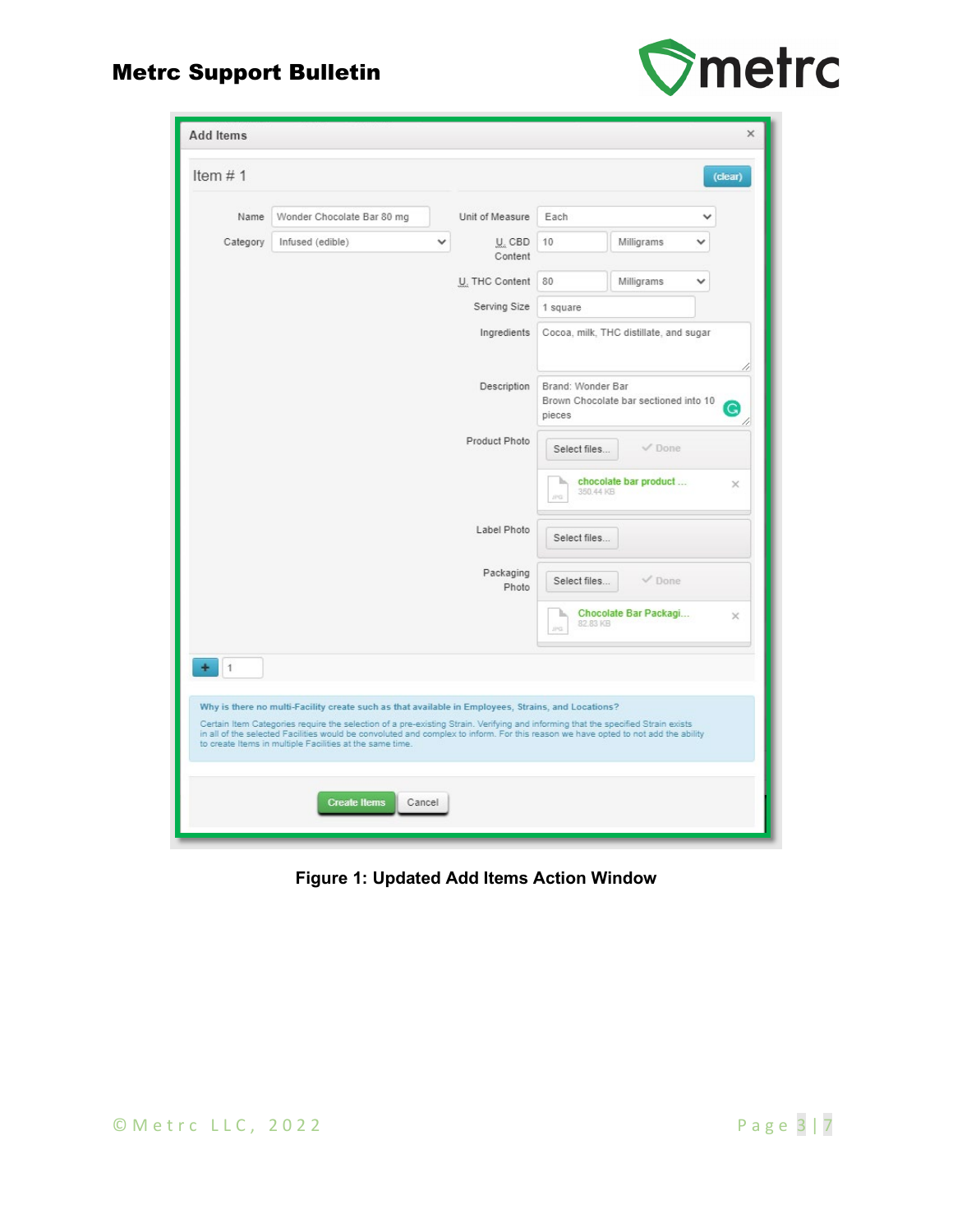

Product Photos are required to have the product outside of and next to the packaging in the same photo. The photos should be uploaded to the required fields under the "Add Items" window respectively. Examples of Product Photos (**Left**) and Packaging Photos (**Right**) are displayed in **Figures 2, 3, 4, and 5** below.





**Figure 3: Example of Product and Packaging Photos (Edible)**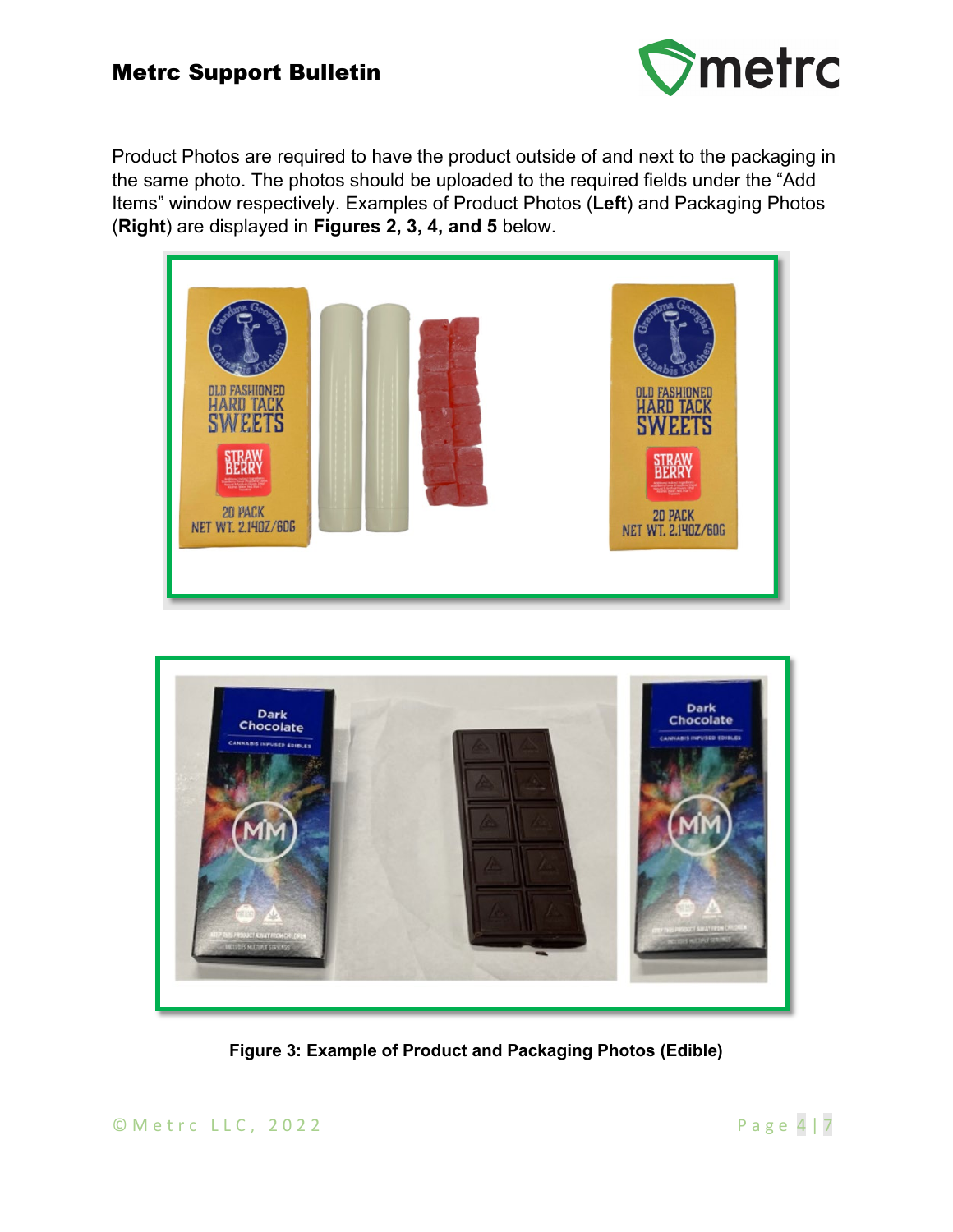



**Figure 4: Example of Product and Packaging Photos (Concentrate)** 

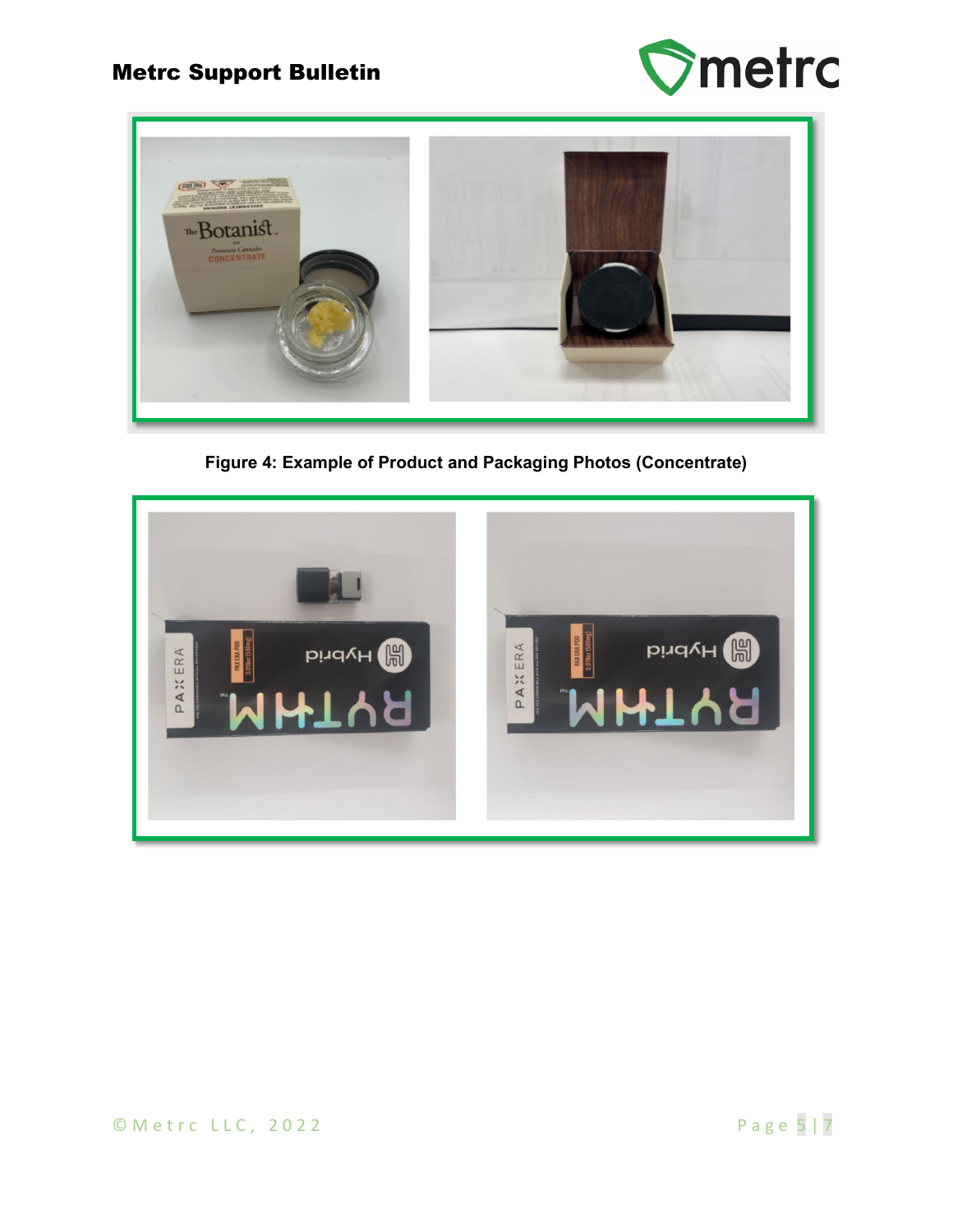

# **Editing Items**

To edit an item, an industry administrator will navigate to the Items grid under the "Admin" area on the top navigational bar. Shown in **Figure 6**.

| Admin $\blacktriangleright$ |  |  |
|-----------------------------|--|--|
| <b>Tag Orders</b><br>Tags   |  |  |
| Locations<br><b>Strains</b> |  |  |
| <b>Items</b>                |  |  |
| Item Brands                 |  |  |
| Employees                   |  |  |

**Figure 6: Items Screen under the Admin Menu**

Once on the Items grid, select the previously created item and use the "Edit Items" button. This step is demonstrated in **Figure 7** below.